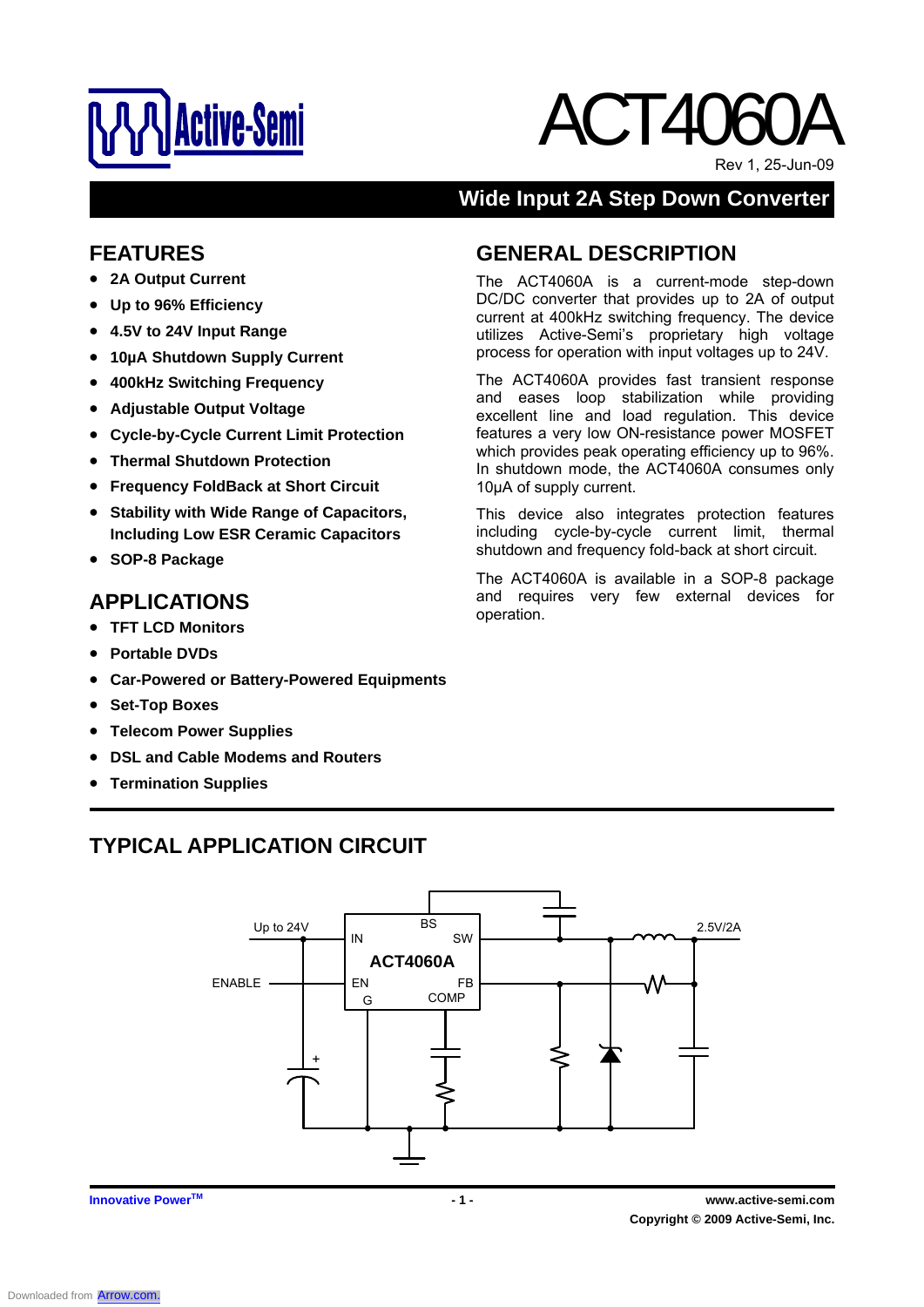# **ORDERING INFORMATION**

| <b>PART NUMBER</b> | <b>TEMPERATURE RANGE</b> | <b>PACKAGE</b> | <b>PINS</b> | <b>PACKING</b> |
|--------------------|--------------------------|----------------|-------------|----------------|
| ACT4060ASH         | -40°C to 85°C.           | SOP-8          |             | TUBE           |
| ACT4060ASH-T       | -40°C to 85°C.           | SOP-8          |             | TAPE & REEL    |

# **PIN CONFIGURATION**



# **PIN DESCRIPTIONS**

| <b>PIN</b>            | <b>NAME</b> | <b>DESCRIPTION</b>                                                                                                                                                                                                                                |
|-----------------------|-------------|---------------------------------------------------------------------------------------------------------------------------------------------------------------------------------------------------------------------------------------------------|
|                       | <b>BS</b>   | Bootstrap. This pin acts as the positive rail for the high-side switch's gate driver.<br>Connect a 10nF capacitor between BS and SW.                                                                                                              |
| 2                     | IN          | Input Supply. Bypass this pin to G with a low ESR capacitor. See Input Capacitor<br>in the Application Information section.                                                                                                                       |
| 3                     | <b>SW</b>   | Switch Output. Connect this pin to the switching end of the inductor.                                                                                                                                                                             |
| 4                     | G           | Ground.                                                                                                                                                                                                                                           |
| 5                     | FB.         | Feedback Input. The voltage at this pin is regulated to 1.293V. Connect to the<br>resistor divider between output and ground to set output voltage.                                                                                               |
| 6<br>COMP<br>section. |             | Compensation Pin. See Stability Compensation in the Application Information                                                                                                                                                                       |
|                       | EN          | Enable Input. When higher than 1.3V, this pin turns the IC on. When lower than<br>0.7V, this pin turns the IC off. Output voltage is discharged when the IC is off.<br>When left unconnected, EN is pulled up to 4.5V with a 2µA pull-up current. |
| 8                     | N/C         | Not Connected.                                                                                                                                                                                                                                    |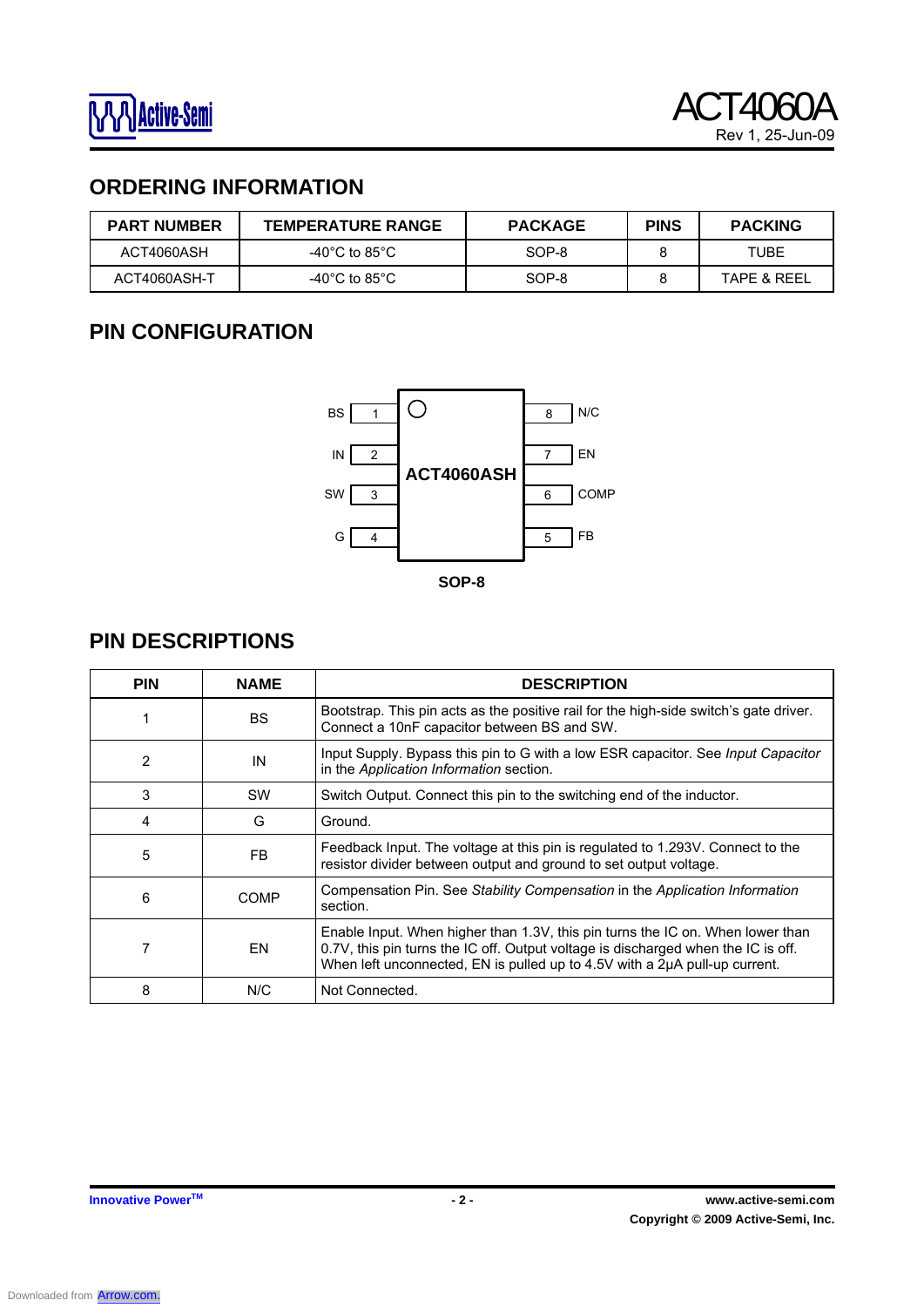# **ABSOLUTE MAXIMUM RATINGS<sup>®</sup>**

| <b>PARAMETER</b>                                       | <b>VALUE</b>                   | <b>UNIT</b>   |
|--------------------------------------------------------|--------------------------------|---------------|
| IN Supply Voltage                                      | $-0.3$ to 28                   | V             |
| SW Voltage                                             | -1 to $V_{\text{IN}} + 1$      | V             |
| <b>BS Voltage</b>                                      | $V_{SW}$ - 0.3 to $V_{SW}$ + 8 | $\vee$        |
| EN, FB, COMP Voltage                                   | $-0.3$ to 6                    | v             |
| <b>Continuous SW Current</b>                           | Internally Limited             | A             |
| Junction to Ambient Thermal Resistance $(\theta_{JA})$ | 105                            | $\degree$ C/W |
| Maximum Power Dissipation                              | 0.76                           | W             |
| <b>Operating Junction Temperature</b>                  | $-40$ to 150                   | °C            |
| Storage Temperature                                    | $-55$ to 150                   | $^{\circ}C$   |
| Lead Temperature (Soldering, 10 sec)                   | 300                            | °C            |

c: Do not exceed these limits to prevent damage to the device. Exposure to absolute maximum rating conditions for long periods may affect device reliability.

# **ELECTRICAL CHARACTERISTICS**

( $V_{IN}$  = 12V, T<sub>A</sub> = 25°C, unless otherwise specified.)

| <b>PARAMETER</b>                                 | <b>SYMBOL</b> | <b>TEST CONDITIONS</b>                                   | <b>MIN</b> | <b>TYP</b>   | <b>MAX</b> | <b>UNIT</b> |
|--------------------------------------------------|---------------|----------------------------------------------------------|------------|--------------|------------|-------------|
| Input Voltage                                    | $V_{IN}$      | $V_{\text{OUT}}$ = 3.3V, $I_{\text{LOAD}}$ = 0A to 1A    | 4.5        |              | 24         | $\vee$      |
| Feedback Voltage                                 | $V_{FB}$      | $4.5V \le V_{IN} \le 24V$ , $V_{COMP} = 1.5V$            | 1.267      | 1.293        | 1.319      | V           |
| High-Side Switch On Resistance                   | $R_{ONH}$     |                                                          |            | 0.18         |            | $\Omega$    |
| Low-Side Switch On Resistance                    | $R_{ONL}$     |                                                          |            | 4.5          |            | Ω           |
| SW Leakage                                       |               | $V_{EN} = 0$                                             |            | $\mathbf{0}$ | 10         | μA          |
| <b>Current Limit</b>                             | <b>L</b> IM   |                                                          | 2.4        | 2.85         |            | A           |
| <b>COMP</b> to Current Limit<br>Transconductance | $G_{COMP}$    | $V_{IN}$ = 12V, $V_{OUT}$ = 5V                           |            | 1.8          |            | AV          |
| Error Amplifier Transconductance                 | $G_{EA}$      | $\Delta l_{\text{COMP}}$ = $\pm 10 \mu A$                |            | 650          |            | µA/V        |
| Error Amplifier DC Gain                          | $A_{VEA}$     |                                                          |            | 4000         |            | V/V         |
| <b>Switching Frequency</b>                       | $f_{SW}$      |                                                          | 350        | 400          | 450        | kHz         |
| <b>Short Circuit Switching Frequency</b>         |               | $V_{FB} = 0$                                             |            | 60           |            | kHz         |
| Maximum Duty Cycle                               | $D_{MAX}$     | $V_{FB} = 1.1V$                                          |            | 95           |            | $\%$        |
| Minimum Duty Cycle                               |               | $V_{FB} = 1.4V$                                          |            |              | $\Omega$   | %           |
| Enable Threshold Voltage                         |               | Hysteresis = $0.1V$                                      | 0.7        | 1            | 1.3        | V           |
| Enable Pull-Up Current                           |               | Pin pulled up to 4.5V typically<br>when left unconnected |            | 2            |            | μA          |
| Supply Current in Shutdown                       |               | $V_{EN} = 0$                                             |            | 10           | 20         | μA          |
| IC Supply Current in Operation                   |               | $V_{EN}$ = 3V, $V_{FB}$ = 1.4V                           |            | 0.55         |            | mA          |
| Thermal Shutdown Temperature                     |               | Hysteresis = $10^{\circ}$ C                              |            | 160          |            | $^{\circ}C$ |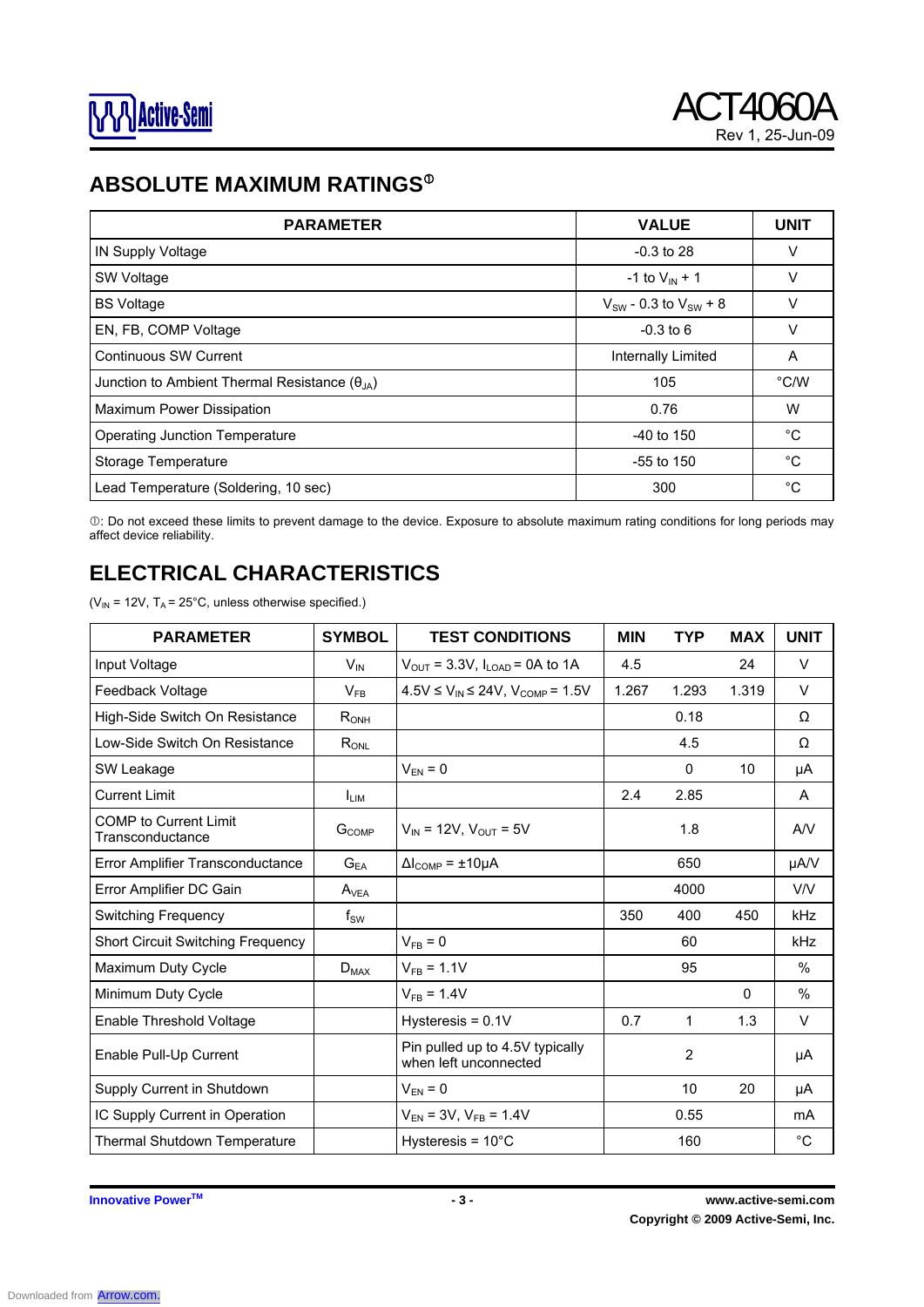## **FUNCTIONAL BLOCK DIAGRAM**



## **FUNCTIONAL DESCRIPTION**

As seen in *Functional Block Diagram*, the ACT4060A is a current mode pulse width modulation (PWM) converter. The converter operates as follows:

A switching cycle starts when the rising edge of the Oscillator clock output causes the High-Side Power Switch to turn on and the Low-Side Power Switch to turn off. With the SW side of the inductor now connected to IN, the inductor current ramps up to store energy in the magnetic field. The inductor current level is measured by the Current Sense Amplifier and added to the Oscillator ramp signal. If the resulting summation is higher than the COMP voltage, the output of the PWM Comparator goes high. When this happens or when Oscillator clock output goes low, the High-Side Power Switch turns off and the Low-Side Power Switch turns on. At this point, the SW side of the inductor swings to a diode voltage below ground, causing the inductor current to decrease and magnetic energy to be transferred to output. This state continues until the cycle starts again.

The High-Side Power Switch is driven by logic using BS as the positive rail. This pin is charged to  $V_{\text{sw}} +$ 6V when the Low-Side Power Switch turns on.

The COMP voltage is the integration of the error between FB input and the internal 1.293V

reference. If FB is lower than the reference voltage, COMP tends to go higher to increase current to the output. Current limit happens when COMP reaches its maximum clamp value of 2.55V.

The Oscillator normally switches at 400kHz. However, if FB voltage is less than 0.7V, then the switching frequency decreases until it reaches a typical value of 60kHz at  $V_{FB} = 0.5V$ .

### **Shutdown Control**

The ACT4060A has an enable input EN for turning the IC on or off. When EN is less than 0.7V, the IC is in 10μA low current shutdown mode and output is discharged through the Low-Side Power Switch. When EN is higher than 1.3V, the IC is in normal operation mode. EN is internally pulled up with a 2μA current source and can be left unconnected for always-on operation. Note that EN is a low voltage input with a maximum voltage of 6V, it should never be directly connected to IN.

#### **Thermal Shutdown**

The ACT4060A automatically turns off when its junction temperature exceeds 160°C.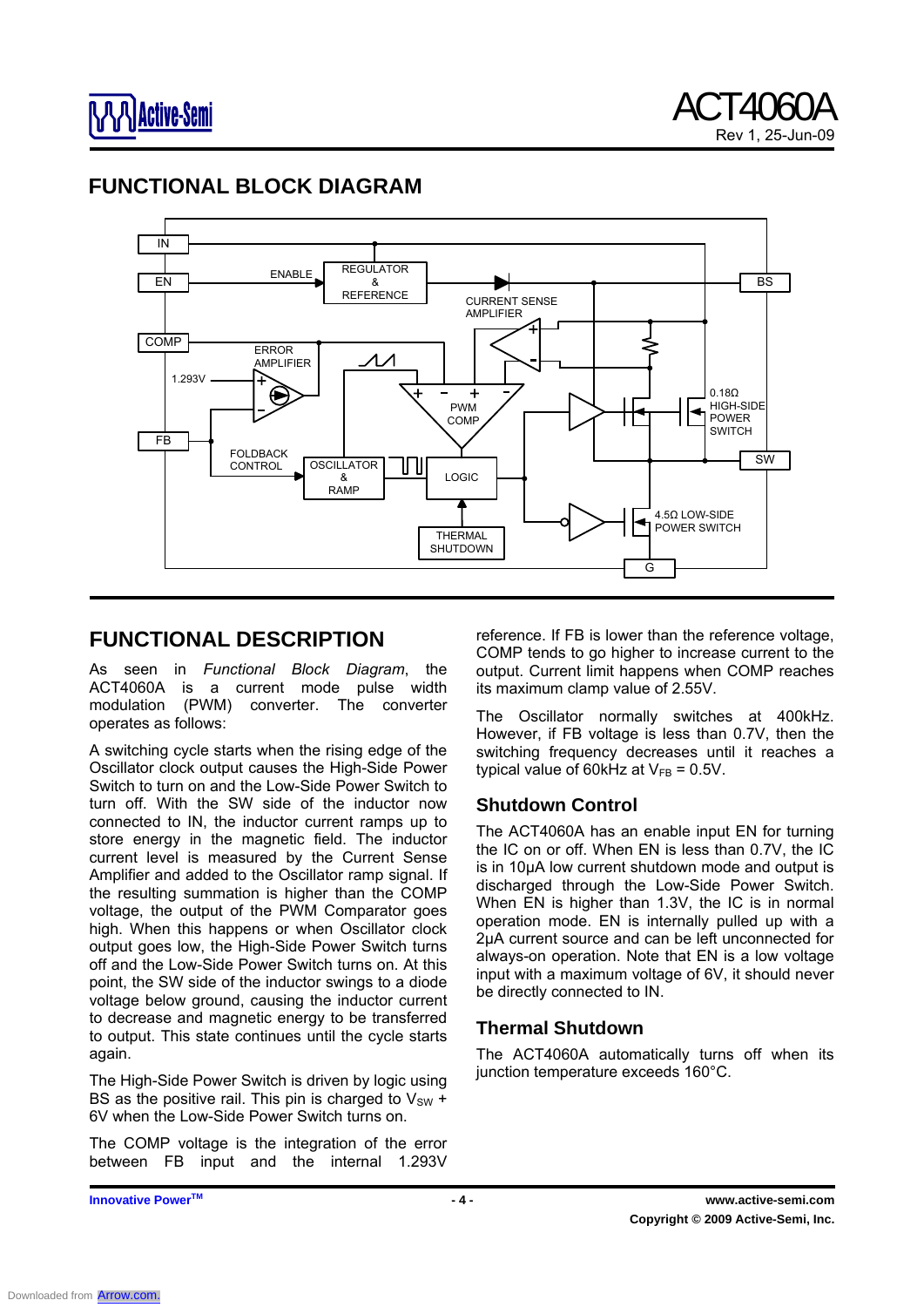

## **APPLICATIONS INFORMATION**

#### **Output Voltage Setting**

# **Figure 1:**

**Output Voltage Setting** 



Figure 1 shows the connections for setting the output voltage. Select the proper ratio of the two feedback resistors  $R_{FB1}$  and  $R_{FB2}$  based on the output voltage. Typically, use  $R_{FB2} \approx 10k\Omega$  and determine  $R_{FB1}$  from the following equation:

$$
R_{FB1} = R_{FB2} \left( \frac{V_{OUT}}{1.293V} - 1 \right)
$$
 (1)

#### **Inductor Selection**

The inductor maintains a continuous current to the output load. This inductor current has a ripple that is dependent on the inductance value: higher inductance reduces the peak-to-peak ripple current. The trade off for high inductance value is the increase in inductor core size and series resistance, and the reduction in current handling capability. In general, select an inductance value L based on ripple current requirement:

$$
L = \frac{V_{OUT} \times (V_{IN} - V_{OUT})}{V_{IN} f_{SW} I_{OUTMAX} K_{RIPPLE}}
$$
\n(2)

where  $V_{IN}$  is the input voltage,  $V_{OUT}$  is the output voltage,  $f_{SW}$  is the switching frequency,  $I_{OUTMAX}$  is the maximum output current, and  $K_{\text{RIPPLE}}$  is the ripple factor. Typically, choose  $K_{RIPPLE}$  = 30% to correspond to the peak-to-peak ripple current being 30% of the maximum output current.

With this inductor value, the peak inductor current is  $I_{OUT}$  × (1 +  $K_{RIPPLE}/2$ ). Make sure that this peak inductor current is less that the 3A current limit. Finally, select the inductor core size so that it does not saturate at 3A. Typical inductor values for various output voltages are shown in Table 1.

#### **Table 1:**

#### **Typical Inductor Values**

| $V_{\text{OUT}}$ | 1.5V               | <b>1.8V</b> | $\vert$ 2.5V | 3.3V | 5۷   |
|------------------|--------------------|-------------|--------------|------|------|
|                  | 6.8 <sub>µ</sub> H | $6.8\mu H$  | $\vert$ 10µH | 15µH | 22µH |

#### **Input Capacitor**

The input capacitor needs to be carefully selected to maintain sufficiently low ripple at the supply input of the converter. A low ESR capacitor is highly recommended. Since large current flows in and out of this capacitor during switching, its ESR also affects efficiency.

The input capacitance needs to be higher than 10µF. The best choice is the ceramic type, however, low ESR tantalum or electrolytic types may also be used provided that the RMS ripple current rating is higher than 50% of the output current. The input capacitor should be placed close to the IN and G pins of the IC, with the shortest traces possible. In the case of tantalum or electrolytic types, they can be further away if a small parallel 0.1µF ceramic capacitor is placed right next to the IC.

#### **Output Capacitor**

The output capacitor also needs to have low ESR to keep low output voltage ripple. The output ripple voltage is:

$$
V_{RIPPLE} = I_{OUTMAX} K_{RIPPLE} R_{ESR}
$$
  
+ 
$$
\frac{V_{IN}}{28 \times f_{SW}^2 LC_{OUT}}
$$
 (3)

where  $I_{\text{OUTMAX}}$  is the maximum output current.  $K_{RIPPLE}$  is the ripple factor,  $R_{ESR}$  is the ESR of the output capacitor,  $f_{SW}$  is the switching frequency, L is the inductor value, and  $C_{\text{OUT}}$  is the output capacitance. In the case of ceramic output capacitors,  $R_{ESR}$  is very small and does not contribute to the ripple. Therefore, a lower capacitance value can be used for ceramic type. In the case of tantalum or electrolytic capacitors, the ripple is dominated by  $R_{FSR}$  multiplied by the ripple current. In that case, the output capacitor is chosen to have sufficiently low ESR.

For ceramic output capacitor, typically choose a capacitance of about 22µF. For tantalum or electrolytic capacitors, choose a capacitor with less than 50mΩ ESR.

#### **Rectifier Diode**

Use a Schottky diode as the rectifier to conduct current when the High-Side Power Switch is off. The Schottky diode must have current rating higher than the maximum output current and a reverse voltage rating higher than the maximum input voltage.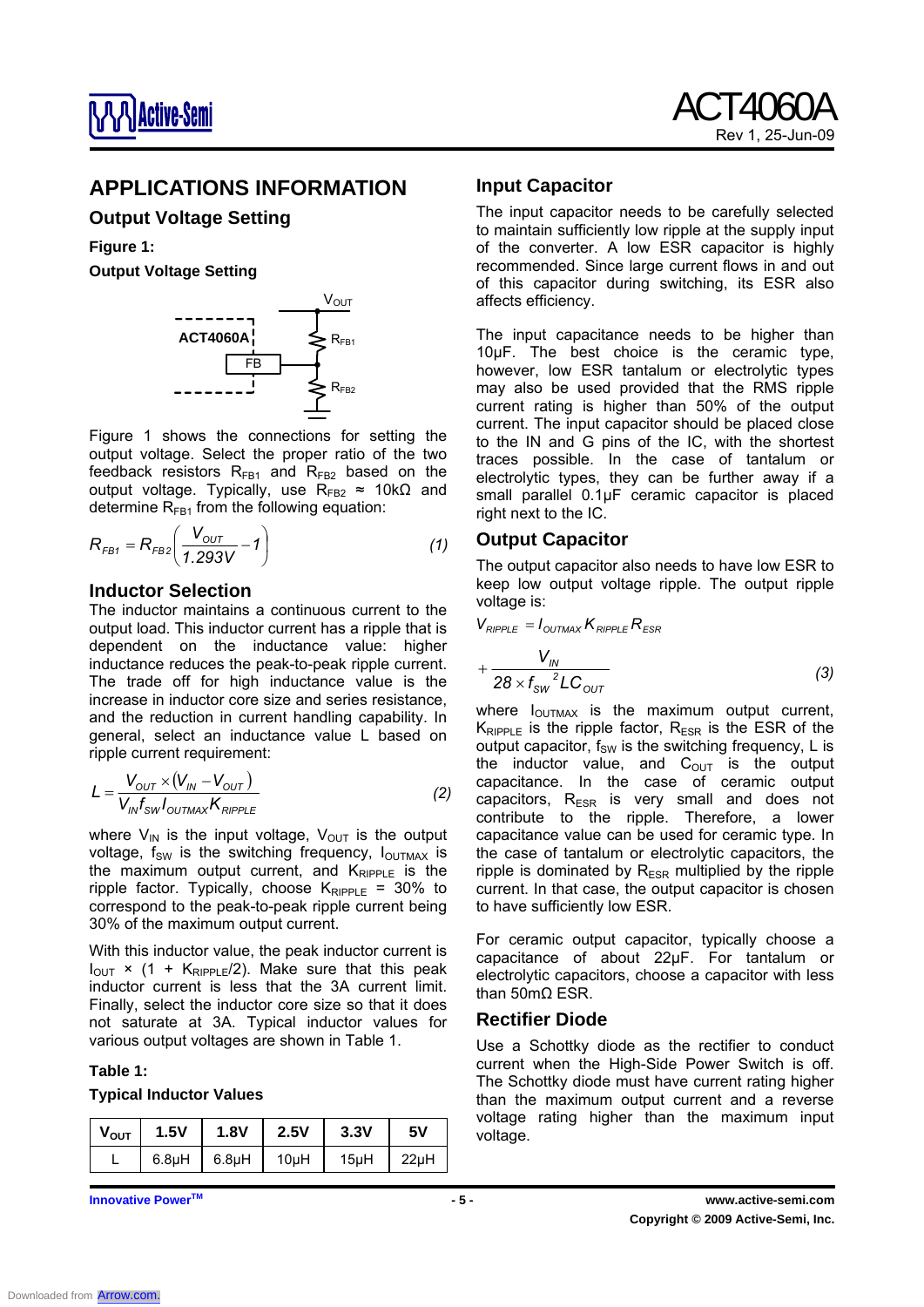

## **STABILITY COMPENSATION**

#### **Figure 2:**



 $O: C_{COMP2}$  is needed only for high ESR output capacitor

The feedback loop of the IC is stabilized by the components at the COMP pin, as shown in Figure 2. The DC loop gain of the system is determined by the following equation:

$$
A_{\text{VDC}} = \frac{1.3V}{I_{\text{OUT}}} A_{\text{VEA}} G_{\text{COMP}} \tag{4}
$$

The dominant pole P1 is due to  $C_{COMP}$ :

$$
f_{P1} = \frac{G_{EA}}{2\pi A_{VEA} C_{COMF}}
$$
 (5)

The second pole P2 is the output pole:

$$
f_{P2} = \frac{I_{OUT}}{2\pi V_{OUT} C_{OUT}} \tag{6}
$$

The first zero Z1 is due to  $R_{COMP}$  and  $C_{COMP}$ :

$$
f_{Z1} = \frac{1}{2\pi R_{\text{COMP}} C_{\text{COMP}}}
$$
 (7)

And finally, the third pole is due to  $R_{COMP}$  and C<sub>COMP2</sub> (if C<sub>COMP2</sub> is used):

$$
f_{P3} = \frac{1}{2\pi R_{COMP}C_{COMP2}}
$$
 (8)

The following steps should be used to compensate the IC:

STEP 1. Set the cross over frequency at 1/10 of the switching frequency via  $R_{\text{COMP}}$ :

$$
R_{COMP} = \frac{2\pi V_{OUT} C_{OUT} f_{SW}}{10 G_{EA} G_{COMP} \times 1.3 V}
$$

$$
= 1.7 \times 10^8 V_{OUT} C_{OUT}
$$
 (Ω) (9)

but limit R<sub>COMP</sub> to 15kΩ maximum.

frequency. If  $R_{COMP}$  is less than 15k $\Omega$ , the equation for  $C_{COMP}$  is:

$$
C_{COMP} = \frac{1.8 \times 10^{-5}}{R_{COMP}} \tag{f}
$$

STEP 2. Set the zero  $f<sub>Z1</sub>$  at 1/4 of the cross over

If  $R_{COMP}$  is limited to 15k $\Omega$ , then the actual cross over frequency is 3.4 /  $(V_{\text{OUT}}C_{\text{OUT}})$ . Therefore:

$$
C_{COMP} = 1.2 \times 10^{-5} V_{OUT} C_{OUT} \qquad (F) \qquad (11)
$$

STEP 3. If the output capacitor's ESR is high enough to cause a zero at lower than 4 times the cross over frequency, an additional compensation capacitor  $C_{\text{COMP2}}$  is required. The condition for using C<sub>COMP2</sub> is:

$$
R_{ESRCOUT} \geq Min\left(\frac{1.1 \times 10^{-6}}{C_{OUT}}, 0.012 \times V_{OUT}\right) \quad (\Omega) \quad (12)
$$

And the proper value for  $C_{COMP2}$  is:

$$
C_{COMP2} = \frac{C_{OUT}R_{ESRCOUT}}{R_{COMP}}
$$
 (13)

Though  $C_{COMP2}$  is unnecessary when the output capacitor has sufficiently low ESR, a small value  $C_{COMP2}$  such as 100pF may improve stability against PCB layout parasitic effects.

Table 2 shows some calculated results based on the compensation method above.

#### **Table 2:**

#### **Typical Compensation for Different Output Voltages and Output Capacitors**

| <b>V<sub>OUT</sub></b> | $C_{\text{OUT}}$ | $R_{COMP}$   | $C_{COMP}$ |
|------------------------|------------------|--------------|------------|
| 2.5V                   | 22µF Ceramic     | $8.2k\Omega$ | 2.2nF      |
| 3.3V                   | 22µF Ceramic     | $12k\Omega$  | 1.5nF      |
| 5V                     | 22µF Ceramic     | $15k\Omega$  | 1.5nF      |
| 2.5V                   | 47µF SP CAP      | $15k\Omega$  | 1.5nF      |
| 3.3V                   | 47µF SP CAP      | $15k\Omega$  | 1.8nF      |
| 5V                     | 47µF SP CAP      | $15k\Omega$  | 2.7nF      |
| 2.5V                   | 470μF/6.3V/30mΩ  | $15k\Omega$  | 15nF       |
| 3.3V                   | 470μF/6.3V/30mΩ  | $15k\Omega$  | 22nF       |
| 5V                     | 470μF/6.3V/30mΩ  | $15k\Omega$  | 27nF       |

Figure 4 shows an example ACT4060A application circuit generating a 3.3V/2A output.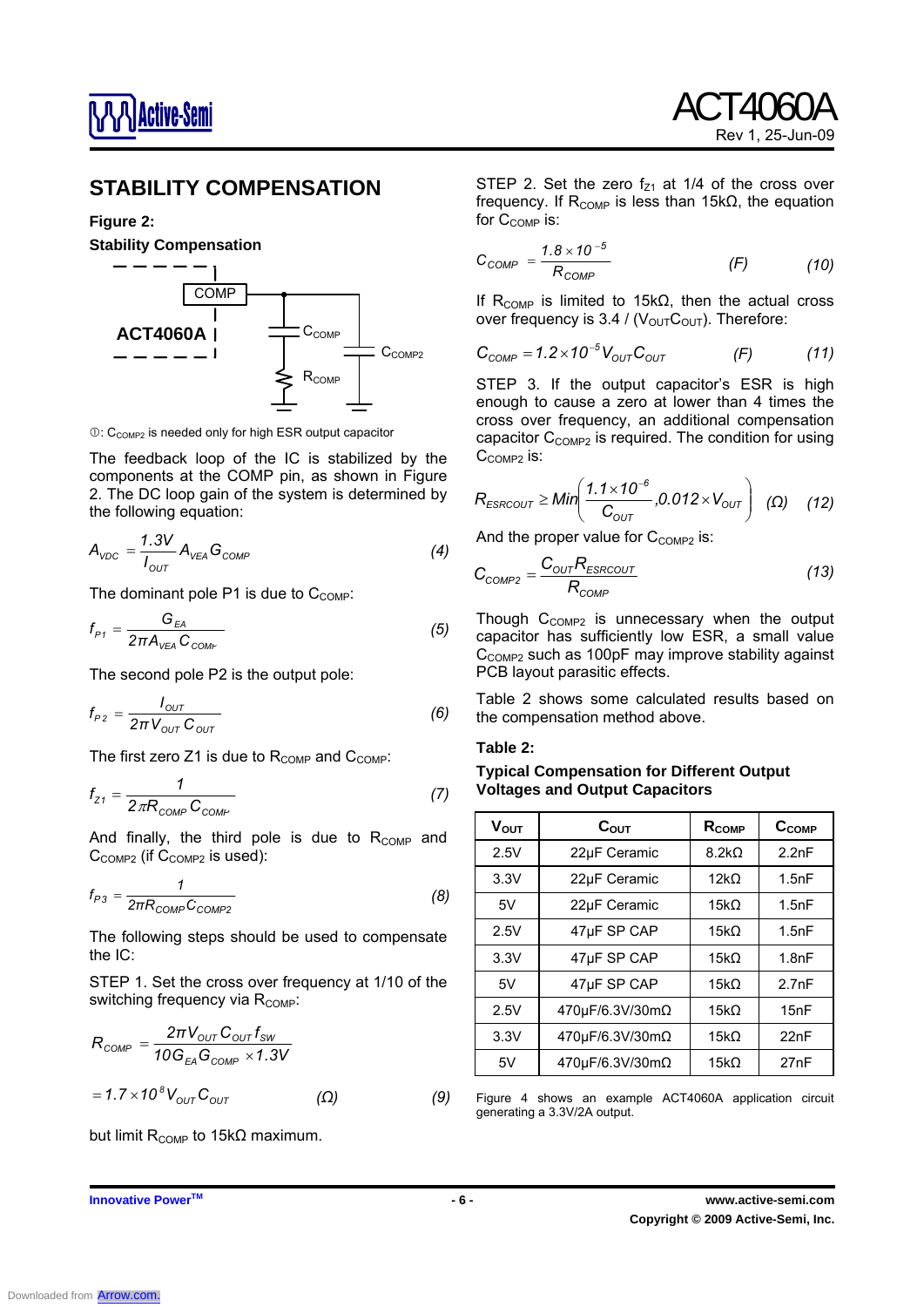

#### **ACT4060A PCB Layout Guidelines.**

Place all the power components (Diode, Inductor, filter Capacitors) as close as possible. Use short and wide trace between them.

If double layer PCB is used, it is good if the bottom layer is almost fill as ground. Use ground planes for power ground and signal ground, connect signal ground and power ground at single point close to the IC GND.

Arrange the power components so that the switching current loop curl in the same direction.

Separate noise sensitive traces, such as the voltage feedback path, compensation from noisy sources such as inductor, diode, input capacitor.

Place components, such as compensation, feedback network and boost-trap capacitors, as close to the IC as possible.

Ceramic cap C1 is closely placed across  $V_{IN}$  and GND of the IC, as close as possible.

#### **Figure 3:**

#### **ACT4060A PCB Layout Reference**

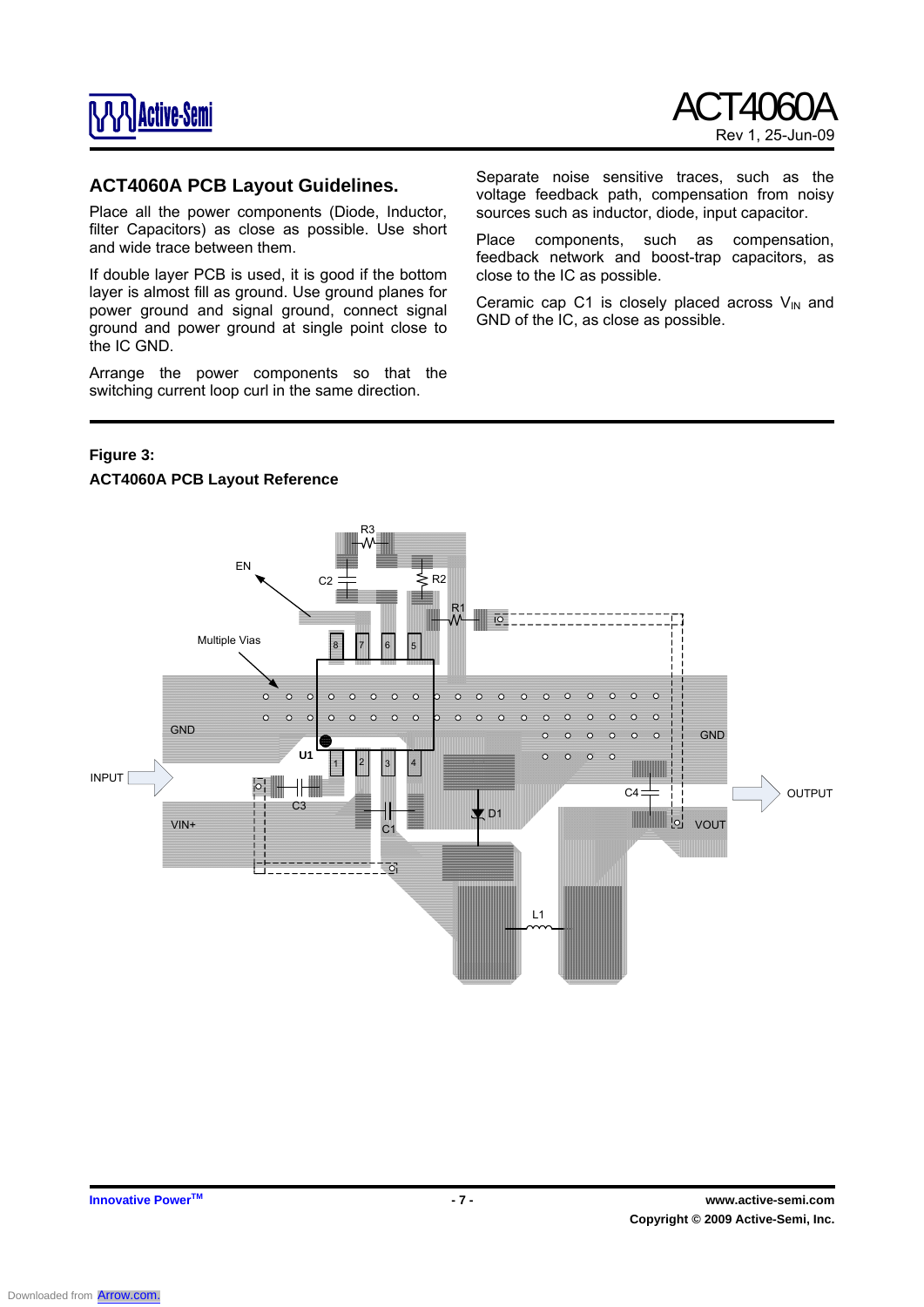

# **Figure 4:**

# **ACT4060A 3.3V/2A Output Application**<sup>®</sup>



c: D1 is a 40V, 3A Schottky diode with low forward voltage, an IR 30BQ040 or SK34 equivalent. C4 can be either a ceramic capacitor (Panasonic ECJ-3YB1C226M) or SP-CAP (Specialty Polymer) Aluminum Electrolytic Capacitor such as Panasonic EEFCD0J470XR. The SP-Cap is based on aluminum electrolytic capacitor technology, but uses a solid polymer electrolyte and has very stable capacitance characteristics in both operating temperature and frequency compared to ceramic, polymer, and low ESR tantalum capacitors.

#### **Table 3:**

#### **ACT4060A Bill of Materials (Apply for 3.3V Output Application)**

| <b>ITEM</b> | <b>DESCRIPTION</b>                                                                                          | <b>MANUFACTURER</b>        | QTY | <b>REFERENCE</b> |
|-------------|-------------------------------------------------------------------------------------------------------------|----------------------------|-----|------------------|
| 1           | IC, ACT4060A                                                                                                | Active-Semi                |     | U1               |
|             | 15µH ± 20%, $I_{\text{SAT}}$ = 2.7A, $I_{\text{DC}}$ = 2.4A@ $\Delta T$ = 40°C                              | Taiyo Yuden NR 8040T 150M  |     |                  |
| 2           | 15μH ± 10%, I <sub>SAT</sub> = 2.88A, I <sub>DC</sub> = 2.47A@ ΔT = 40°C                                    | Wurth Electronik 744776115 |     |                  |
|             | Taiyo Yuden NR 6045T 100M<br>10µH ± 20%, $I_{\text{SAT}}$ = 3.4A, $I_{\text{DC}}$ = 2.5A@ $\Delta T$ = 40°C |                            | 1   | L1               |
|             | 10µH ± 10%, $I_{\text{SAT}}$ = 2.95A, $I_{\text{DC}}$ = 2.3A@ $\Delta T$ = 40°C                             | Wurth Electronik 74477510  |     |                  |
| 3           | Schottky Diode SK34/40V, 3A, SMB                                                                            | Transys electronics        |     | D <sub>1</sub>   |
|             | Schottky Diode B340C/40V, 3A, SMB                                                                           | Diodes Inc                 |     |                  |
| 4           | Ceramic cap 10µF/35V, X7R, 1210                                                                             | Murata, TDK, Taiyo Yuden   | 1   | C <sub>1</sub>   |
| 5           | Ceramic cap 2.2nF/6.3V, X7R, 0603                                                                           | Murata, TDK, Taiyo Yuden   | 1   | C <sub>2</sub>   |
| 6           | Ceramic cap 10nF/50V, X7R, 0603                                                                             | Murata, TDK, Taiyo Yuden   | 1   | C <sub>3</sub>   |
| 7           | Ceramic cap 22µF/10V, X7R, 1210                                                                             | Murata, TDK, Taiyo Yuden   | 1   | C <sub>4</sub>   |
|             | SP cap $47 \mu$ F/6.3V, 50m $\Omega$                                                                        | Kemet, Panasonic           |     |                  |
| 8           | Resistor, $15.5k\Omega$ , $1/16W$ , $1\%$ , 0603                                                            |                            |     | R <sub>1</sub>   |
| 9           | Resistor, $10k\Omega$ , $1/16W$ , $1\%$ , 0603                                                              | FengHua, Neohm, Yageo      | 1   | R <sub>2</sub>   |
| 10          | Resistor, $12k\Omega$ , $1/16W$ , $5\%$ , 0603                                                              |                            |     | R <sub>3</sub>   |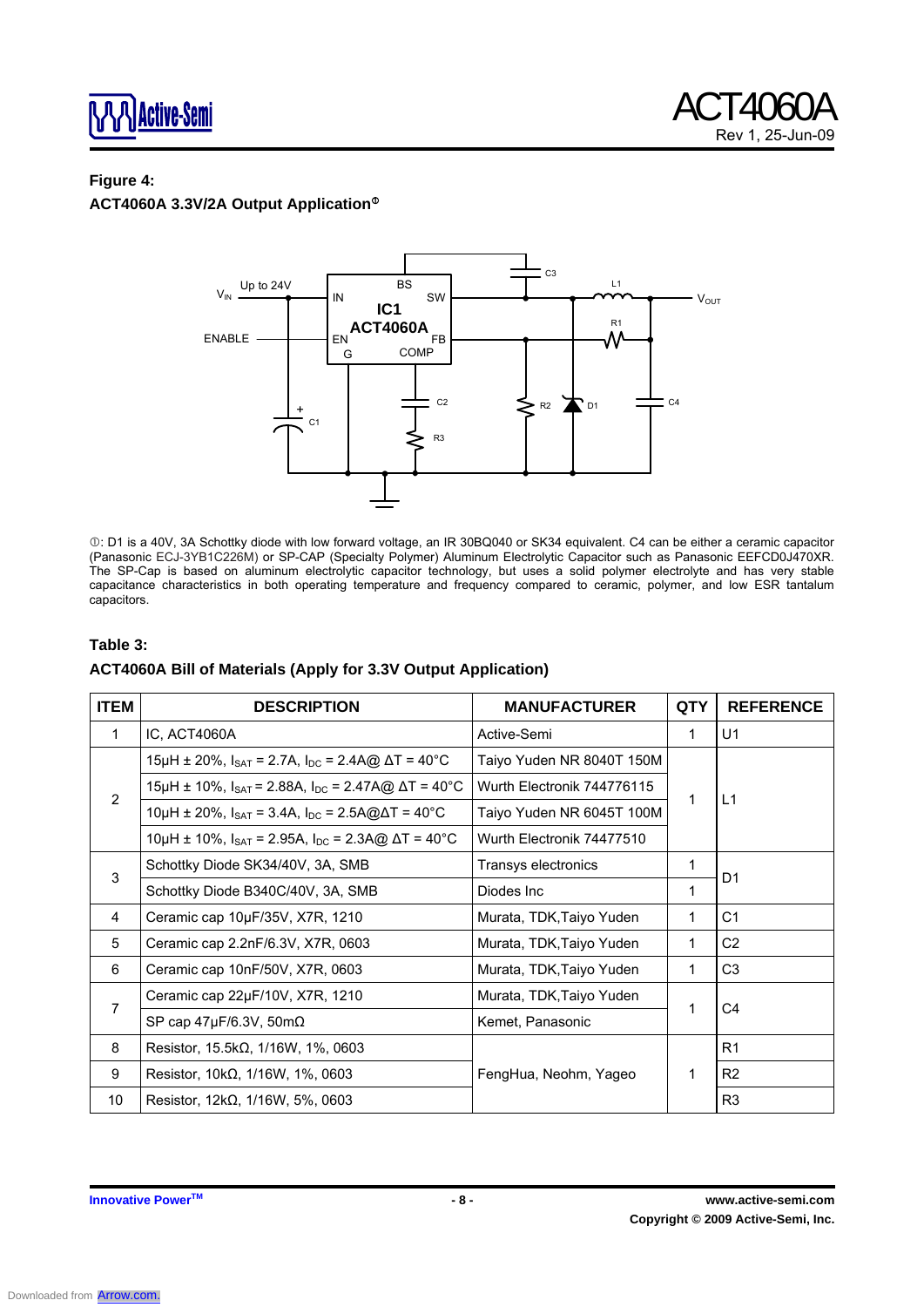

#### **Figure 5: ACT4060A 5V/2A Output Application**<sup>®</sup>



c: D1 is a 40V, 3A Schottky diode with low forward voltage, an IR 30BQ040 or SK34 equivalent. C4 can be either a ceramic capacitor (Panasonic ECJ-3YB1C226M) or SP-CAP (Specialty Polymer) Aluminum Electrolytic Capacitor such as Panasonic EEFCD0J470XR. The SP-Cap is based on aluminum electrolytic capacitor technology, but uses a solid polymer electrolyte and has very stable capacitance characteristics in both operating temperature and frequency compared to ceramic, polymer, and low ESR tantalum capacitors.

#### **Table 4:**

#### **ACT4060A Bill of Materials (Apply for 5V Output Application)**

| <b>ITEM</b>    | <b>DESCRIPTION</b>                                                             | <b>MANUFACTURER</b>        | <b>QTY</b> | <b>REFERENCE</b> |
|----------------|--------------------------------------------------------------------------------|----------------------------|------------|------------------|
| $\mathbf{1}$   | IC, ACT4060A                                                                   | Active-Semi                | 1          | U1               |
| $\overline{2}$ | 15µH ± 20%, $I_{\text{SAT}}$ = 2.7A, $I_{\text{DC}}$ = 2.4A@ $\Delta T$ = 40°C | Taiyo Yuden NR 8040T 150M  | 1          | L1               |
|                | 15μH ± 10%, I <sub>SAT</sub> = 2.88A, I <sub>DC</sub> = 2.47A@ ΔT = 40°C       | Wurth Electronik 744776115 |            |                  |
| 3              | Schottky Diode SK34/40V, 3A, SMB                                               | Transys electronics        | 1          | D <sub>1</sub>   |
|                | Schottky Diode B340C/40V, 3A, SMB                                              | Diodes Inc                 |            |                  |
| 4              | Murata, TDK, Taiyo Yuden<br>Ceramic cap 10µF/35V, X7R, 1210                    |                            | 1          | C <sub>1</sub>   |
| 5              | Ceramic cap 2.2nF/6.3V, X7R, 0603<br>Murata, TDK, Taiyo Yuden                  |                            | 1          | C <sub>2</sub>   |
| 6              | Ceramic cap 10nF/50V, X7R, 0603                                                | Murata, TDK, Taiyo Yuden   | 1          | C <sub>3</sub>   |
| 7              | Ceramic cap 22µF/10V, X7R, 1210                                                | Murata, TDK, Taiyo Yuden   | 1          | C4               |
|                | SP cap $47\mu$ F/6.3V, 50m $\Omega$                                            | Kemet, Panasonic           |            |                  |
| 8              | Resistor, $28.7k\Omega$ , $1/16W$ , $1\%$ , 0603                               |                            |            | R <sub>1</sub>   |
| 9              | Resistor, $10k\Omega$ , $1/16W$ , $1\%$ , $0603$                               | FengHua, Neohm, Yageo      | 1          | R <sub>2</sub>   |
| 10             | Resistor, $15k\Omega$ , $1/16W$ , $5\%$ , 0603                                 |                            |            | R <sub>3</sub>   |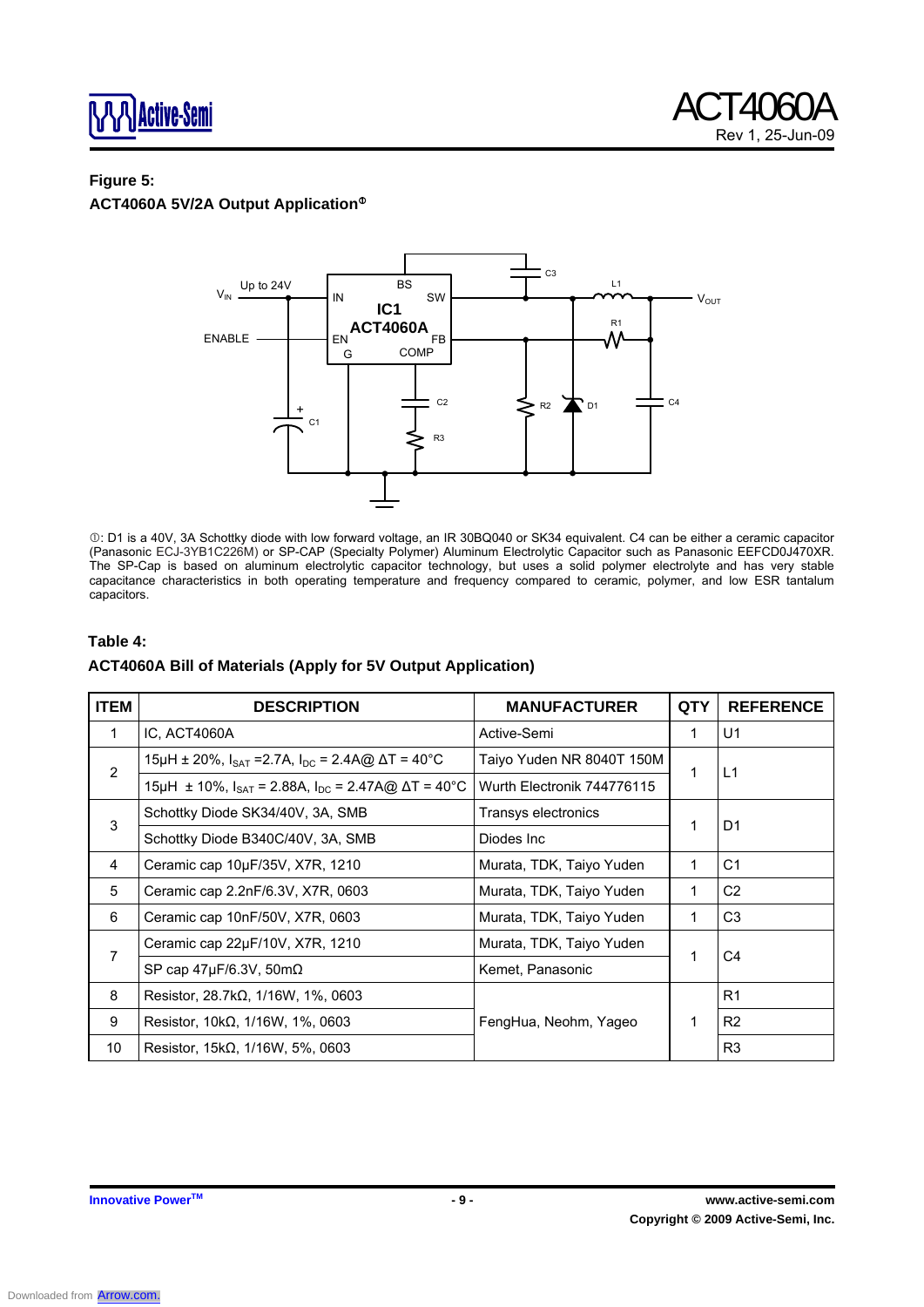

# **TYPICAL PERFORMANCE CHARACTERISTICS**

(Circuit of Figure 4, unless otherwise specified.)





**Efficiency vs. Output Current** 



**Switching Frequency vs. Input Voltage** 



**Maximum Output Current vs. Duty Cycle** 



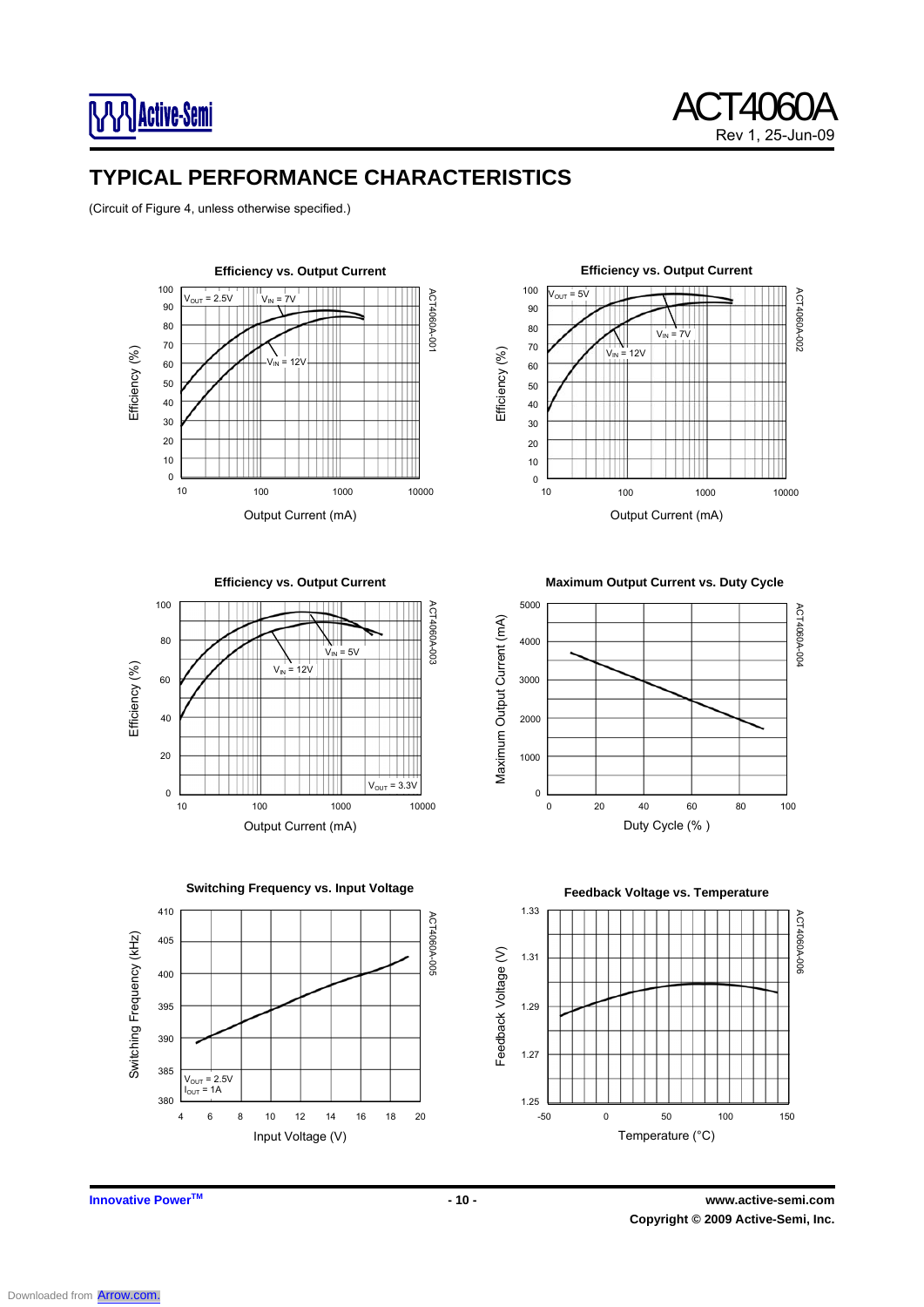

# **TYPICAL PERFORMANCE CHARACTERISTICS CONT'D**

(Circuit of Figure 4, unless otherwise specified.)